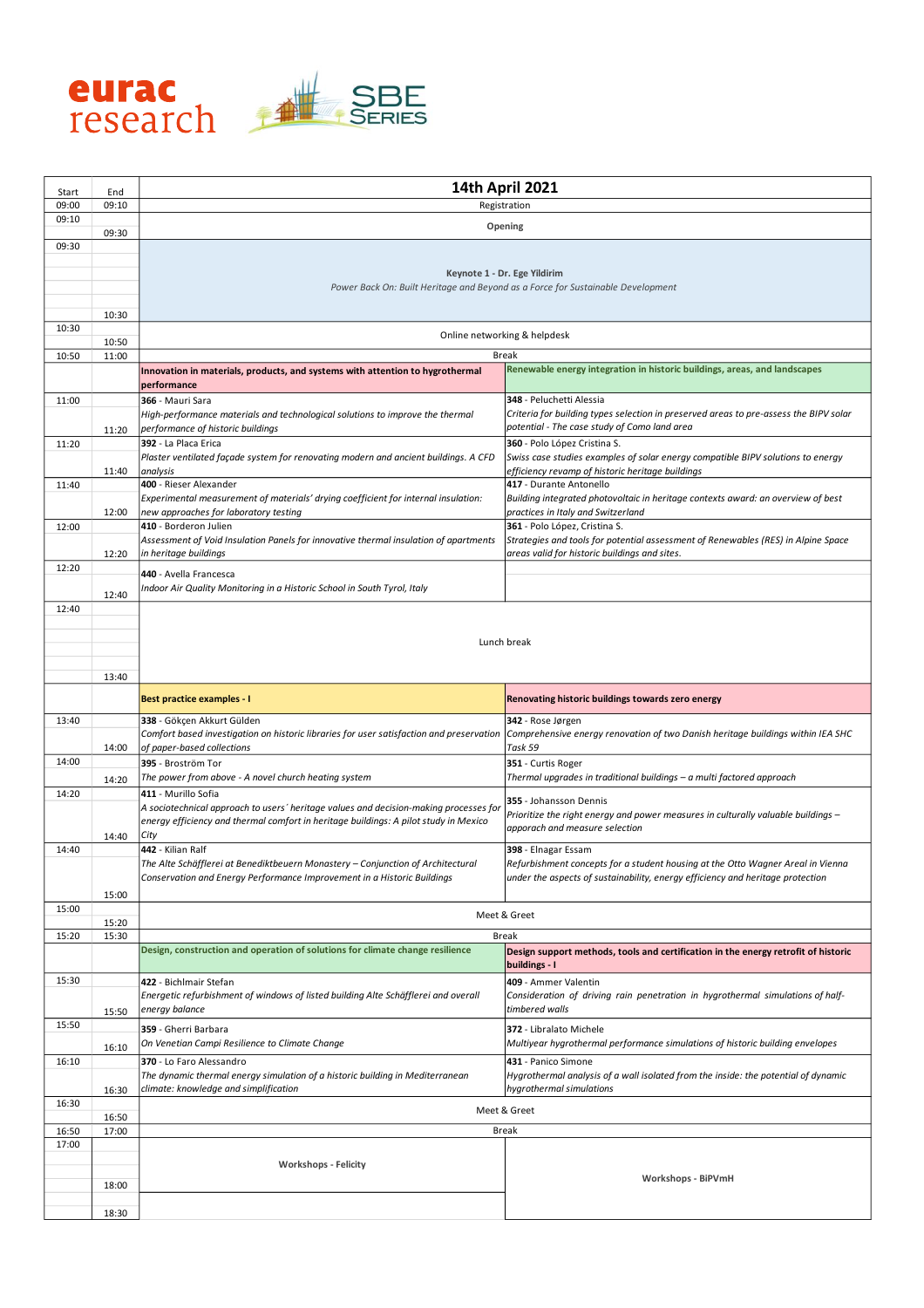

| Start | End   | <b>15th April 2021</b>                                                                                                                                                                                                                                                                                                                                                                                            |                                                                                                                                                                                           |  |
|-------|-------|-------------------------------------------------------------------------------------------------------------------------------------------------------------------------------------------------------------------------------------------------------------------------------------------------------------------------------------------------------------------------------------------------------------------|-------------------------------------------------------------------------------------------------------------------------------------------------------------------------------------------|--|
|       |       | <b>Welcome session</b>                                                                                                                                                                                                                                                                                                                                                                                            |                                                                                                                                                                                           |  |
| 09:00 | 09:10 | Franziska Haas, ATLAS project coordinator<br>Johann Vonmetz, President of the Architects Chamber                                                                                                                                                                                                                                                                                                                  |                                                                                                                                                                                           |  |
|       |       | <b>Research meets Practice</b>                                                                                                                                                                                                                                                                                                                                                                                    | Policies, programs, and regulations for historic buildings and neighbourhoods                                                                                                             |  |
| 09:10 | 09:30 | RmP 1 - Haus Moroder, IT - Michael Tribus                                                                                                                                                                                                                                                                                                                                                                         | 371 - Malafry Melina<br>Energy efficiency and cultural heritages value - conflicts and potential solutions                                                                                |  |
| 09:30 | 09:50 | RmP 2 - Sep Ruff early work, DE - Friedmann Zeitler                                                                                                                                                                                                                                                                                                                                                               | 394 - Femenias Paula<br>How well do policies for energy efficiency and heritage values in the housing stock<br>work? Preliminary results of a study comparing two Swedish municipalities  |  |
| 09:50 | 10:10 | RmP 4 - Giatla Haus, AT - Reinhard Madritsch                                                                                                                                                                                                                                                                                                                                                                      | 426 - Leijonhufvud Gustaf<br>Assessing and enhancing EN 16883:2017                                                                                                                        |  |
| 10:10 | 10:30 | RmP 3 - Idrija mercury smelting plant, SL - Aleš Hafner                                                                                                                                                                                                                                                                                                                                                           | 406 - Marincioni Valentina<br>Towards an integrated moisture-safe retrofit process for traditional buildings in policy<br>and industry                                                    |  |
| 10:30 | 10:50 | Meet & Greet                                                                                                                                                                                                                                                                                                                                                                                                      | Virtual tour of NOI Techpark                                                                                                                                                              |  |
| 10:50 | 11:00 | <b>Break</b>                                                                                                                                                                                                                                                                                                                                                                                                      |                                                                                                                                                                                           |  |
|       |       |                                                                                                                                                                                                                                                                                                                                                                                                                   | <b>Research meets Practice</b>                                                                                                                                                            |  |
| 11:00 | 12:00 | Keynote 2 - Ir. Arch. Stijn Cools<br>Heritage design in the age of sustainism                                                                                                                                                                                                                                                                                                                                     |                                                                                                                                                                                           |  |
|       |       | <b>Research meets Practice</b>                                                                                                                                                                                                                                                                                                                                                                                    | Design support methods, tools and certification in the energy retrofit of historic<br>buildings - II                                                                                      |  |
| 12:00 | 12:20 | 416 - Haas Franziska<br>Making deep renovation of historic buildings happen - learnings from the Historic<br><b>Building Energy Retrofit Atlas</b>                                                                                                                                                                                                                                                                | 368 - Dalel Kaoula<br>Limitation of the environmental impacts of a heritage hotel building by life cycle<br>analysis (LCA)                                                                |  |
| 12:20 | 12:40 | 415 - Rieser Alexander<br>A new decision guidance tool for the adoption of energy retrofit solutions in historic<br>buildings                                                                                                                                                                                                                                                                                     | 399 - Egusquiza Aitziber<br>Data-driven and community based resilience and climate adaptation of historic areas:<br>Shelter project                                                       |  |
|       | 13:40 | Lunch break                                                                                                                                                                                                                                                                                                                                                                                                       |                                                                                                                                                                                           |  |
|       |       | <b>Research meets Practice</b>                                                                                                                                                                                                                                                                                                                                                                                    | Training & education to promote adoption of sustainable approaches in the built<br>heritage                                                                                               |  |
| 13:40 | 14:00 | RmP 5 - Castel Doragno, CH. DeltaZERO - Maria Mazza & Stefano De Angelis                                                                                                                                                                                                                                                                                                                                          | 424 - Troi Alexandra<br>Teaching experience with the Historic Building Energy Retrofit Atlas - HiBERATLAS                                                                                 |  |
| 14:00 | 14:20 | <b>RmP 6</b> - House of the park of the Alpilles, FR. PNR des Alpilles – Martine Bresson                                                                                                                                                                                                                                                                                                                          | 401 - Hermann Carsten<br>Raising awareness and training professionals to assess climate risks to historic<br>buildings and commence adaptation planning - Experiences from Adapt Northern |  |
| 14:20 | 14:40 | <b>RmP 7 - AT EIV - Breuer</b>                                                                                                                                                                                                                                                                                                                                                                                    | 344 - Franco Giovanna<br>Educating about sustainability in Cultural Heritage: 'hard' and 'soft' sciences in<br>comparison                                                                 |  |
| 14:40 | 15:00 | 339 - Khoja Ahmed<br>Socioeconomic Reflections on Historic Buildings Renovations: A Portrait of Rural Alpine<br><b>Municipalitiess</b>                                                                                                                                                                                                                                                                            | 441 - Hess Mona<br>M.Sc. Digital Technologies in Heritage Conservation. Sustainable mission for<br>education in heritage                                                                  |  |
| 15:00 | 15:20 |                                                                                                                                                                                                                                                                                                                                                                                                                   | Meet & Greet                                                                                                                                                                              |  |
| 15:20 | 15:30 | <b>Break</b>                                                                                                                                                                                                                                                                                                                                                                                                      |                                                                                                                                                                                           |  |
| 15:30 |       |                                                                                                                                                                                                                                                                                                                                                                                                                   | <b>Research meets Practice</b><br>Roundtable: The role of historic buildings in new European policies                                                                                     |  |
|       |       | Moderator:<br>Franziska Haas, Eurac Research & ICOMOS International Scientific Committee for Energy and Sustainability                                                                                                                                                                                                                                                                                            |                                                                                                                                                                                           |  |
| 17:00 | 17:00 | Guest speakers:<br>Erminia Sciacchitano, Italian Ministry of Culture<br>Johanna Leissner, Fraunhofer & German Research Alliance Cultural Heritage<br>Lisanne Havinga, Eindhoven Institute of Renewable Energy Systems (EIRES)<br>Jacqui Donnelly, Irish Department of Housing, Local Government and Heritage<br>Roswitha Kaiser, Head of the Directorate General for Cultural Heritage in Rheinland-Pfalz Germany |                                                                                                                                                                                           |  |
|       | 17:20 | Meet & Greet                                                                                                                                                                                                                                                                                                                                                                                                      |                                                                                                                                                                                           |  |